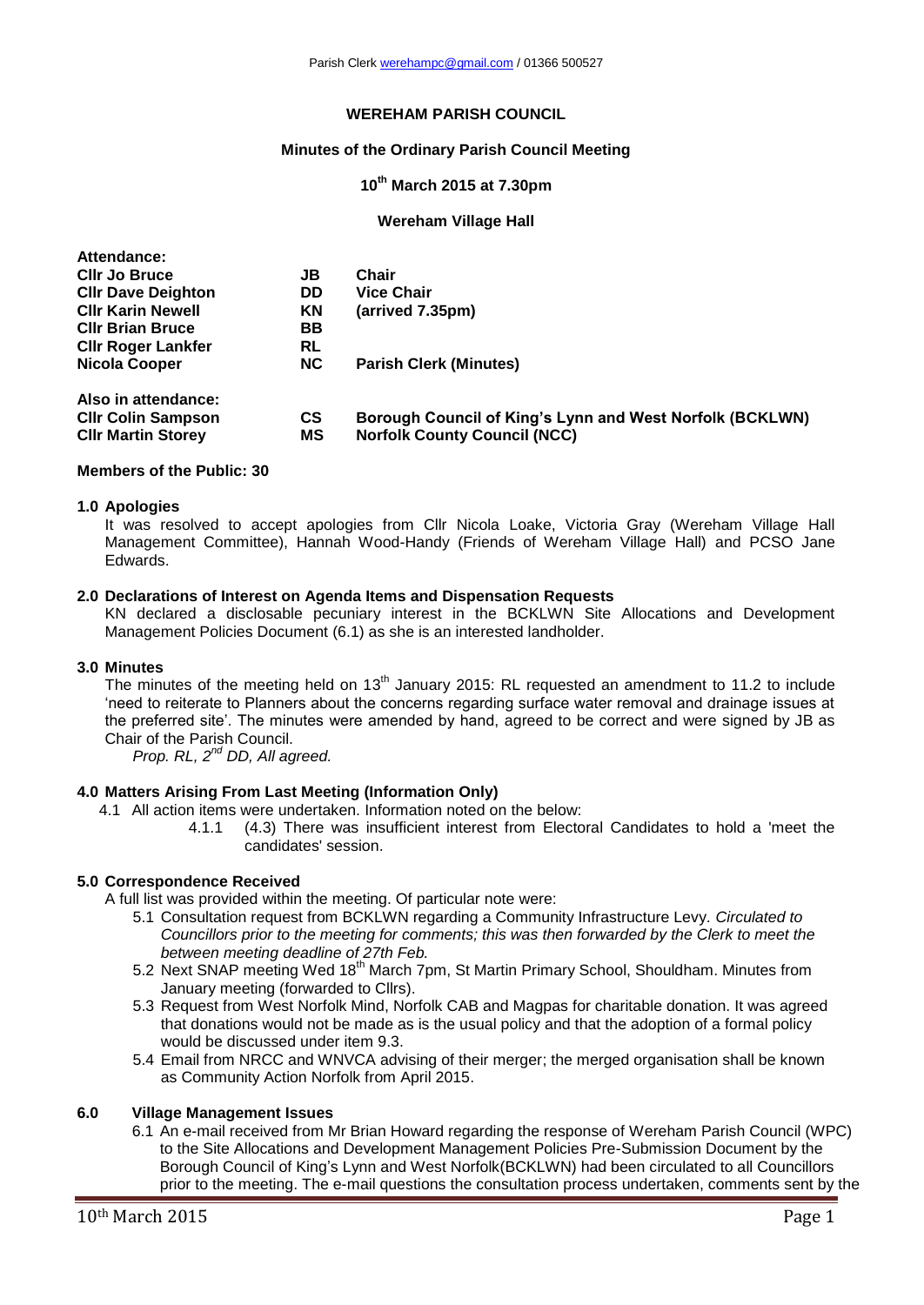PC to BCKLWN, and asks them to change their comments. Norfolk Association of Local Councils has been sent a copy of the email and an explanation of the processes that WPC has followed in responding to consultation requests from the BCKLWN; engaging the Wereham community, encouraging them to have their say; and commenting on content and recommendations of the document. Norfolk Association of Local Councils has advised that they are satisfied with the process followed. An account of the process followed was provided by the Chair and other Councillors at the meeting and it was explained that WPC has held two well attended public meetings when the document was in its initial draft and at a later consultation stage (for the purpose of the minutes the date of these meetings were confirmed after the meeting as 6/12/11 and 10/9/13); Peter Jermany from the Local Development Framework Team at BCKLWN attended the second meeting to answer public questions. All requests for comments from WPC and public meetings / public notices to make comment have been advertised on the Parish Council notice board, within Group 4 where time allowed and on the WPC Facebook page (since it has been established). WPC stands by its original comments and supports the qualified advice from the Planning Officers but advised that comments from individuals still hold significant weight against all planning proposal; the document will now go to an independent Planning Inspector and all villagers were urged to make a representation at this stage to make any concerns known. It was noted that concerns over drainage and surface water issues at The Springs site *have* been highlighted by the Parish Council in their response to the Borough Council consultation. *7.50pm the meeting was adjourned to allow public comment.*

- 6.1.1 The public queried a number of issues including when was the initial meeting held, where were meetings publicised, why the Parish Council will not alter its opinion. Some discussion ensued.
	- *8.10pm the meeting was reopened.*
- 6.1.2 It was agreed that the **Clerk** would draft a formal response providing the specific information requested regarding dates of meetings and minutes. *Prop. JB, 2nd GK, 6 agreed (1 interested party).*
- 6.2 A letter has been received from Mrs Barbara Roberts with concerns regarding anti-social behaviour at the pond and some general maintenance queries. The letter was slightly difficult to read. It was agreed that neighbouring residents should be made aware by the Parish Council about any tree maintenance work which is to be carried out and that the instance of the tree works around the pond occurred at an unexpected date without prior notice being given to the Clerk. It was also agreed that **Cllr Nicola Loake,** who knows Mrs Roberts, would be asked to chat the letter through with Mrs Roberts, to let the Clerk know of the maintenance issues and bring any additional concerns to the May meeting to be dealt with.
- 6.3 The monthly play area inspection reports have highlighted continued dog fouling in the play area, a sheared off bolt on the climbing wall and a missing bolt at the bottom of the small slide. The sheared bolt has been covered and a notice put up to make people aware. The Clerk advised that Bonnetts have been out to look at it and will action a repair as soon as possible.

Prop JB, 2<sup>nd</sup> GK, All agreed.

- 6.3.1 It was agreed that the **Clerk** would seek two other quotes for the maintenance works recommended by Wicksteed; one from CGM and one from another Playground equipment company. This will be discussed at the May meeting.
- 6.3.2 The cracked rubber on the cradle swing seat was discussed; its 12 month warranty period has expired. **Clerk** requested to make a sign to make parents aware and request that they let the Clerk know if the crack worsens. **Clerk** also requested to send out play area inspection fortnightly over the next two months.
- 6.4 It was noted that there is no legislation to stop people from walking their dogs on playing fields. The Dog Warden at the BCKLWN has advised that if signage is put up to ask people to keep their dogs on leads they do not have the capacity to enforce it. It was agreed that the **Clerk** should keep advising parishioners through Group 4 and Facebook to be vigilant in picking up any dog mess and encouraging others to do the same. Signs to encourage dog walkers to pick up dog waste were distributed to Councillors to put up around the village.
- 6.5 The Clerk has contacted Highways about the paint for the pond railings and is awaiting a response. **Clerk** to ask Bonnetts for advice. To be agreed at May meeting.
- 6.6 Andy Wallace was sent a list of the outstanding actions remaining regarding The Row; he has confirmed his acceptance of the list and advised that he has applied for funding for the lengthening of the island. This will next be added to the July agenda.
- 6.7 Quotes for the management of moles have been received. This was not seen to be a big issue at the present time and will be monitored for health and safety reasons.
- 6.8 Cemetery gates have been fixed. They are still in a safe and usable condition but may need some further maintenance work in the future.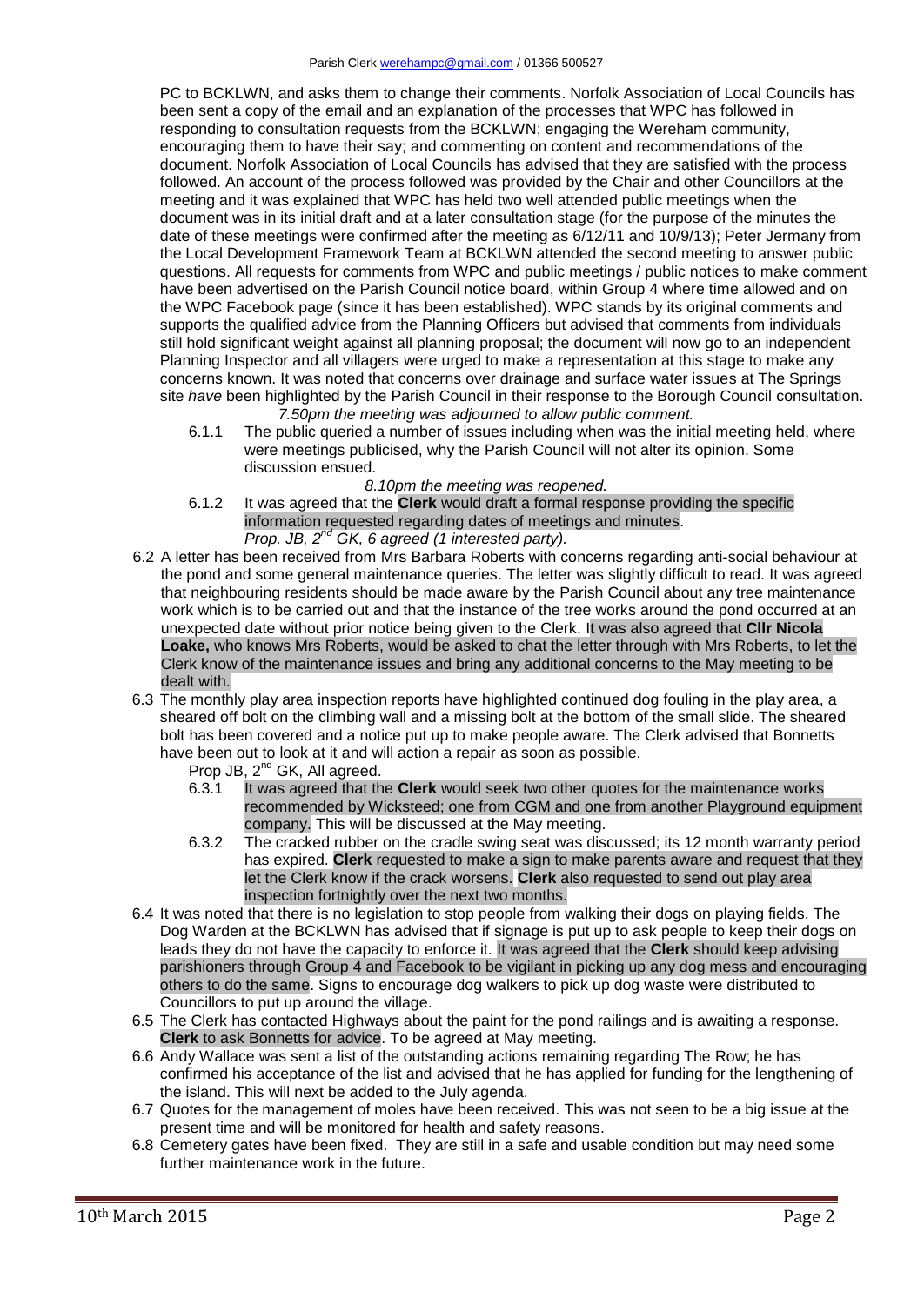- 6.9 There has been no progression on a meeting between the BCKLWN Conservation Officer and the Manor House owner regarding its deteriorating condition. GK proposed that Mrs Hannah Wood-Handy is approached for advice as she is the Head of Planning for the South Borough and lives within the village. **Clerk** to speak to Mrs Wood-Handy and send a formal letter if required.
	- *Prop GK, 2nd JB All agreed.*
- 6.10 Litter picking around the village is required. **Clerk** to send a letter to Glazewing regarding litter along the A134, also to the Rangers and to ask **Cllr Nicola Loake** whether she could involve her youth group in a litter picking exercise.
- 6.11 The Rangers to be asked to sweep all footpaths around the village and to remove litter where possible.

### **7.0 Village Hall Update**

- 7.1 Meeting date for the Village Hall Management Committee to provide an update to Councillors confirmed for 9<sup>th</sup> June at 7.30pm at Wereham Village Hall. This is to be a closed meeting led by the Wereham Village Hall Management Committee. All Councillors are requested to attend where possible.
- 7.2 An update from Wereham Village Hall Management Committee was provided by GK. Stage 1 of the Lottery Application has now been submitted; 'We're Wereham, We're Together!' is the project name. A response is expected within 10 weeks which will then advised if a Stage 2 Application can be submitted. Five new mini projects have also been started / are in development; Youth Group; Older Persons Social Group; Village Cinema, Learning New Skills and Physical Activities for All Ages
- 7.3 Friends of Wereham Village Hall have requested a financial contribution towards the purchase of a defibrillator for use of the whole village. They are also going to approach The Church, the manager of The George and Dragon and Wereham Village Hall Management Committee. It was agreed that the project is very worthwhile and that once the other two sources have been approached for a contribution that the Parish Council would fill the balance. It was noted that the Parish Council would not be responsible for any ongoing maintenance costs.

*Prop. JB, 2nd KN, All Agreed.*

#### **8.0 Finance**

8.1 The accounts to March 10<sup>th</sup> 2015 and cheques to be signed were considered and payments were approved in accordance with the below except the payment to Harwood Horological which was not approved; this was presented as unpaid from 2012 but it was noted that this was disputed at the time; Clerk to check minutes and go back to Harwood Horological. *Prop JB, 2nd DD, All Agreed.*

#### **RECEIPTS FOR PERIOD 14/1/15 – 10/3/15**

02/03/2015 £250.00 Burial and Plot Purchase

### **£250.00**

#### **DIRECT DEBIT EXPENDITURE FOR PERIOD 14/1/15 – 10/3/15**

| 01/02/2015 | £32.18 EON Streetlighting |
|------------|---------------------------|
|            |                           |

- 02/03/2015 £189.60 N Cooper Feb Salary
- 02/03/2015 £29.06 EON Streetlighting

### **£250.84**

# **TRANSFERS MADE DURING PERIOD 14/1/15 – 10/3/15**

None actioned.

#### **FOR AUTHORISATION AND PAYMENT 10/3/15 CHEQUES:**

£689.63 increment for Feb due to bank error. N Cooper Additional Hrs, CiLCA Hrs, Office Supplies, Mileage. Also missed salary for Jan and missed

- £40.00 Village Hall Hire
- £210.00 Haward Horological Church Clock Maintenance, Invoice overdue from 2013
- £5.00 Clerks Elections Training
- £234.00 Dog Waste Bin Emptying

## **£1,178.63**

## **Balance as per cash book at 10/03/15**

Business Saver £8,351.55 Community Account £1,937.04